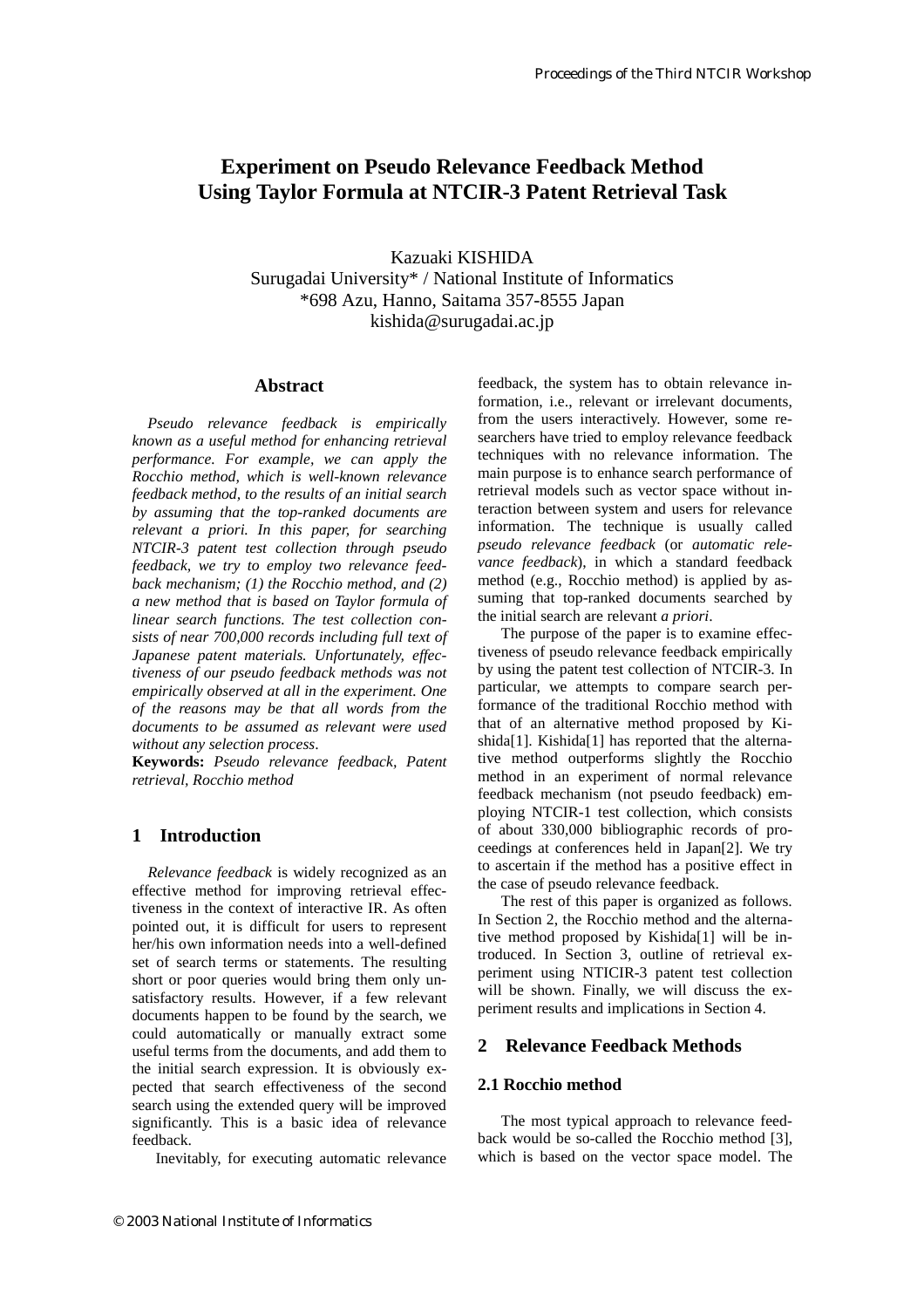basic idea of this method is to add an average weight of each term within the set of relevant documents to the original (or initial) query vector, and to subtract an average weight within the set of irrelevant ones from the vector.

We denote a document vector by  $\mathbf{d}_i = (w_{i1},..., w_{iM})^T$  where  $w_{ij}$  is a weight of a term  $t_i$  within the document  $d_i$ , and the original query vector  $\mathbf{q} = (w_{q1},...,w_{qM})^T$ where  $W_{qi}$  is a weight of a term  $t_i$  within the query ( $\dot{M}$  is total number of distinct terms in the collection and *T* indicates transposition). A modified query vector  $\tilde{q}$  is obtained by the formula

$$
\widetilde{\mathbf{q}} = \alpha \mathbf{q} + \frac{\beta}{|D_1|} \sum_{i:d_i \in D_1} \mathbf{d}_i - \frac{\gamma}{|D_0|} \sum_{i:d_i \in D_0} \mathbf{d}_i \qquad (1)
$$

where  $D_1$  is the set of relevant documents,  $D_0$ is the set of irrelevant documents, and  $\alpha$   $\beta$ and  $\gamma$  are constants.

 It has been empirically shown that the performance of the Rocchio method is fairly good [4], and in recent, many researchers have examined the method directly or indirectly [5-8]. Also, due to its effectiveness and simplicity, the Rocchio method has also been applied in other research areas, for example, image retrieval [9] or text categorization [10].

# **2.2 Feedback method using Taylor formula of retrieval function**

 Kishida[1] has proposed an alternative relevance feedback method, which is suitable for the situation that the degree of relevance is given as a numerical value, not dichotomous value (i.e., relevance or not), from actual users. Also, as another feature, Kishida[1] has suggested that the method is able to be applied to the Okapi formula [11] rationally as well as vector space model.

 According to Kishida[1], details of the method will be explained in the rest of this section.

### **2.2.1 Retrieval model based on linear matching function**

 In the vector space model, typical formulas for determining the term weights  $W_{ij}$  and  $W_{qi}$  are respectively,

$$
w_{ij} = \log x_{ij} + 1.0, \text{ and} \tag{2}
$$

$$
w_{qj} = (\log x_{qj} + 1.0) \log (N/n_j), \tag{3}
$$

where  $x_{ij}$  is frequency of term  $t_j$  within the document  $d_i$ ,  $x_{qi}$  is frequency of term  $t_i$  within the query,  $n_i$  is the number of documents including term  $t_i$ , and  $N$  is the total number of documents in the database [12]. For calculating the degree of similarity between a document vector  $\mathbf{d}_i$  and the query vector  $\mathbf{q}$ , a cosine formula is normally used such that

$$
S_i = \sum_{j=1}^{M} W_{ij} W_{qj} / \sqrt{\sum_{j=1}^{M} W_{ij}^2 \sum_{j=1}^{M} W_{qj}^2}, \quad (4)
$$

where  $s_i$  is a numerical score indicating the similarity or relevance probability of the document  $d_i$  given a query. The cosine formula (4) is a matching function of the vector model.

On the other hand, in the case of the Okapi formula,

$$
s_i = \sum_{j=1}^{M} \left( \frac{3.0x_{ij}}{(0.5 + 1.5l_i/\bar{l}) + x_{ij}} \times x_{ij} \log \frac{N - n_j + 0.5}{n_j + 0.5} \right), (5)
$$

where

$$
l_i = \sum_{j=1}^{M} x_{ij}
$$
 and  $\bar{l} = N^{-1} \sum_{i=1}^{N} l_i$ ,

i.e.,  $l_i$  is document length, and  $\overline{l}$  is the average within the database. The formula (5) is one version of Okapi formula, and it should be noted that there are some different formulas according to its way of setting its parameters.

 Kishida[1] has shown that we can represent uniformly these retrieval models as a linear function of vector,

$$
\mathbf{s} = f(\mathbf{b}) = \mathbf{A}\mathbf{b} \tag{6}
$$

where  $\mathbf{s} = (s_1, ..., s_N)^T$ , f is a linear function of vector ( $f: R^{M \times 1} \to R^{N \times 1}$ ) and **A** is a  $N \times M$  matrix of which element  $a_{ij}$  is

$$
a_{ij} = (\log x_{ij} + 1.0) / \sqrt{\sum_{j=1}^{M} (\log x_{ij} + 1.0)^2}
$$
\n(7)

in the case of vector space model (see (2) and (4)), or

$$
a_{ij} = \frac{3.0x_{ij}}{(0.5 + 1.5l_i/\bar{l}) + x_{ij}}\tag{8}
$$

in the case of Okapi formula (see (5)).

Also, **b** is a *M* dimensional vector of which element  $b_i$   $j = 1,..., M$  is defined as

$$
b_j = w_{ij} / \sqrt{\sum_{j=1}^{M} w_{ij}^2}
$$
 (9)

where  $w_{qi} = (\log x_{qi} + 1.0) \log(N/n_i)$  in the case of vector space model (see (3)), or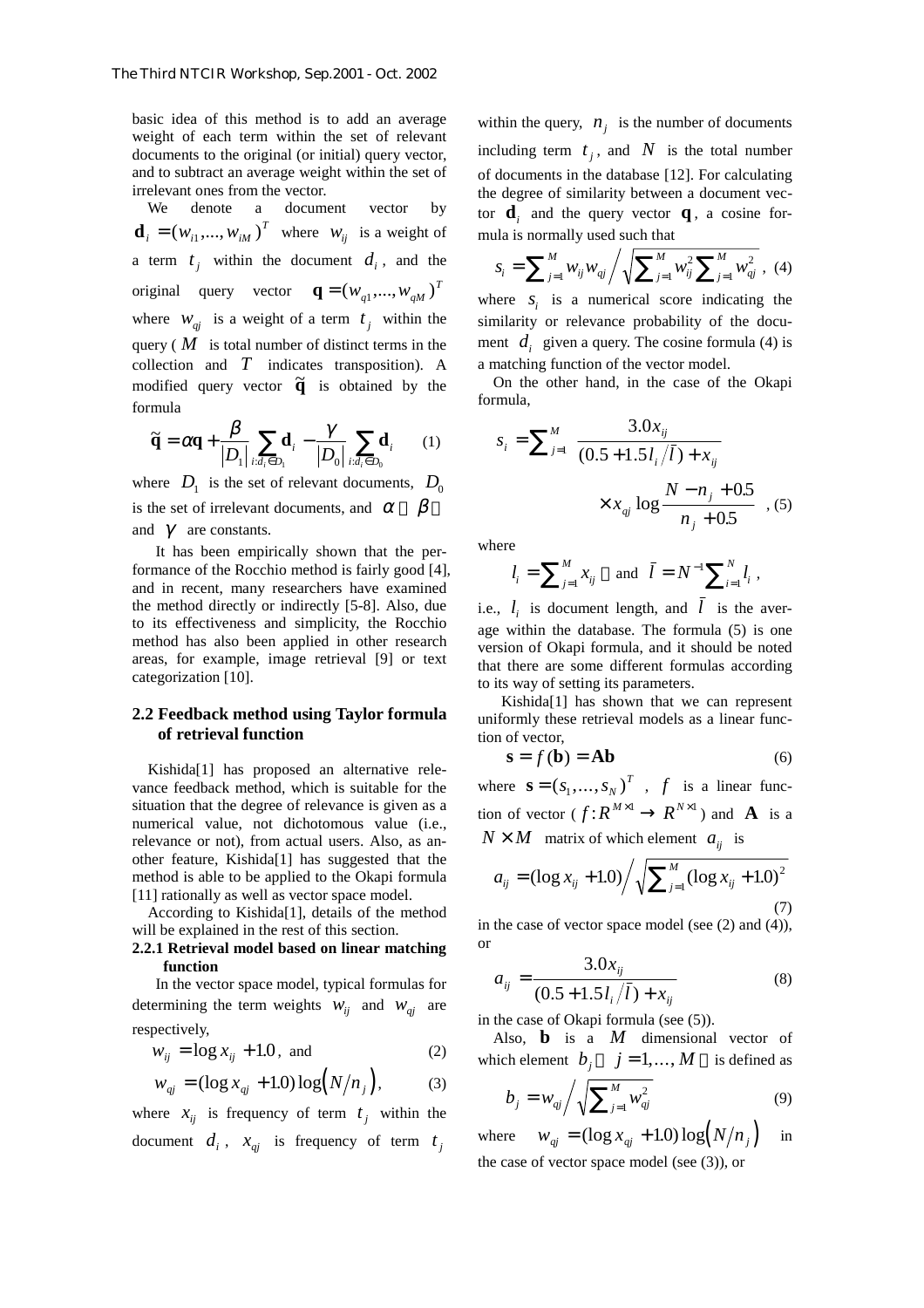$$
b_j = x_{ij} \log \frac{N - n_j + 0.5}{n_j + 0.5}
$$
 (10)

in the case of Okapi formula.

 The most important thing is that the two very well known formulas for calculating document scores in ranked output can be represented into a fairly simple unified form (6).

# **2.2.2 Use of Taylor formula**

 In ranked output, documents are sorted in decreasing order of their scores  $s_i$  ( $i = 1, ..., N$ ). This means that each  $s_i$  is assumed to indicate the degree of relevance. In other words,  $S_i$  is to be expected as an estimate of 'true' value of relevance degree  $r_i$ . Let  $\mathbf{r} = (r_1, ..., r_N)^T$  be a vector representing the true relevance degree. By using these notations, we can describe operationally the purpose of retrieval system as "an estimation of a vector **s** that is the closest to the vector **r** given a search request."

 Of course, **r** is unknown in real situations, but it is possible to get information on a part of **r** through relevance feedback process. For example, if the user replies a set of scores indicating each degree of relevance for top-ranked *n* documents after an initial search, the scores allow us to estimate a part of  $\bf{r}$  corresponding to the *n* documents.

 We denote the set of top-ranked *n* documents by  $X$  and a part of **r** corresponding to the set  $X$  by  $\mathbf{r}_X$ . In similar with (6), we can define that

$$
\mathbf{s}_{X} = f_{X}(\mathbf{b}) = \mathbf{A}_{X}\mathbf{b}, \qquad (11)
$$

where  $\mathbf{A}_x$  is a  $n \times M$  matrix and  $\mathbf{s}_x$  is an *n* dimensional vector, of which elements are  $a_{ii}$  and  $s_i$  respectively, where  $d_i \in X$  $(f_X: R^{M \times 1} \to R^{n \times 1})$ . If we establish a distance measure  $\phi$  between **r**<sub>*x*</sub> and **s**<sub>*x*</sub>, the purpose of relevance feedback can be formally described as follows: the relevance feedback aims at calculating  $\tilde{b}$  such that

$$
\widetilde{\mathbf{b}} = \underset{\mathbf{b}}{\arg\min} \phi(\mathbf{r}_X, \mathbf{s}_X)
$$
  
= 
$$
\underset{\mathbf{b}}{\arg\min} \phi(\mathbf{r}_X, f_X(\mathbf{b})).
$$
 (12)

Then  $\tilde{b}$  is to be used for the second search.

Then  $\overline{b}$  is to be used for the second search.<br>The approach to calculating  $\overline{b}$  suggested in Kishida[1] is to focus on the difference between the initial document scores  $f_X(\mathbf{b})$  and the secondary scores  $f_X(\mathbf{\tilde{b}})$ , and to apply Taylor formula for obtaining a vector function  $f_X(\mathbf{\tilde{b}})$ , i.e.,

$$
f_X(\widetilde{\mathbf{b}}) = f_X(\mathbf{b}) + \frac{\partial f_X(\mathbf{b})}{\partial \mathbf{b}^T} (\widetilde{\mathbf{b}} - \mathbf{b}) + K
$$
\n(13)

where  $K$  is a residual term (see Harville [13]). If we employ (11) and assume that  $\mathbf{r}_x$  is equal to

 $f_X(\mathbf{\tilde{b}})$  according to our target condition (12), we obtain

$$
\widetilde{\mathbf{b}} = \mathbf{b} + \mathbf{A}_X^{-1} (\mathbf{r}_X - \mathbf{s}_X).
$$
\n(14)  
\n(see Appendix for details).

 The equation (14) contains an abnormal inverse matrix  $\mathbf{A}_X^{-1}$ , which is a  $M \times n$  matrix and  $\mathbf{A}_X^{-1}\mathbf{A}_X = \mathbf{I}_M$  where  $\mathbf{I}_M$  is a  $M \times M$  matrix of which all diagonal elements are 1 and others are 0. Using singular value decomposition (SVD), the transpose matrix of  $A_x$  can be represented as  $\mathbf{A}_X^T = \mathbf{U} \mathbf{\Lambda} \mathbf{V}^T$  where **U** is a  $M \times n$  orthogonal matrix,  $\Lambda$  is a  $n \times n$  diagonal matrix and  $\bf{V}$  is a  $n \times n$  orthogonal matrix. By employing the decomposition, we can finally represent  $(14)$  as

$$
\widetilde{\mathbf{b}} = \mathbf{b} + \mathbf{U} \Lambda^{-1} \mathbf{V}^T (\mathbf{r}_X - \mathbf{s}_X). \tag{15}
$$
  
his is a final formula of our relevance feedback

This is a final formula of our relevance feedback algorithm. For convenience, we call the algorithm the *Taylor formula based method*.

# **3 Outline of Retrieval Experiment**

### **3.1 Test Collection**

 We use the patent test collection prepared for NTCIR-3 project [14], which consists of over 690,000 records containing full text of Japanese patent materials. All 31 queries in Japanese were used for the experiment in this paper.

# **3.2 Procedure and type of runs**

The procedure of the experiment is as follows:

- (a) Initial search: two initial search runs are carried out, i.e., the first is based on vector space model from (2) to (4) and the second is Okapi formula (5). We denote the initial search runs by VECTOR and OKAPI, respectively.
- (b) Query modification by pseudo relevance feedback; initial queries are modified by assuming that top-ranked *n* documents of each initial run are relevant. In this paper we set  $n = 10$ .
	- (i) In the case of vector space model, the Rocchio method (1) is applied. The run is denoted as ROCCHIO.
	- (ii) In the case of the Okapi formula, the Taylor formula based method (15) is em-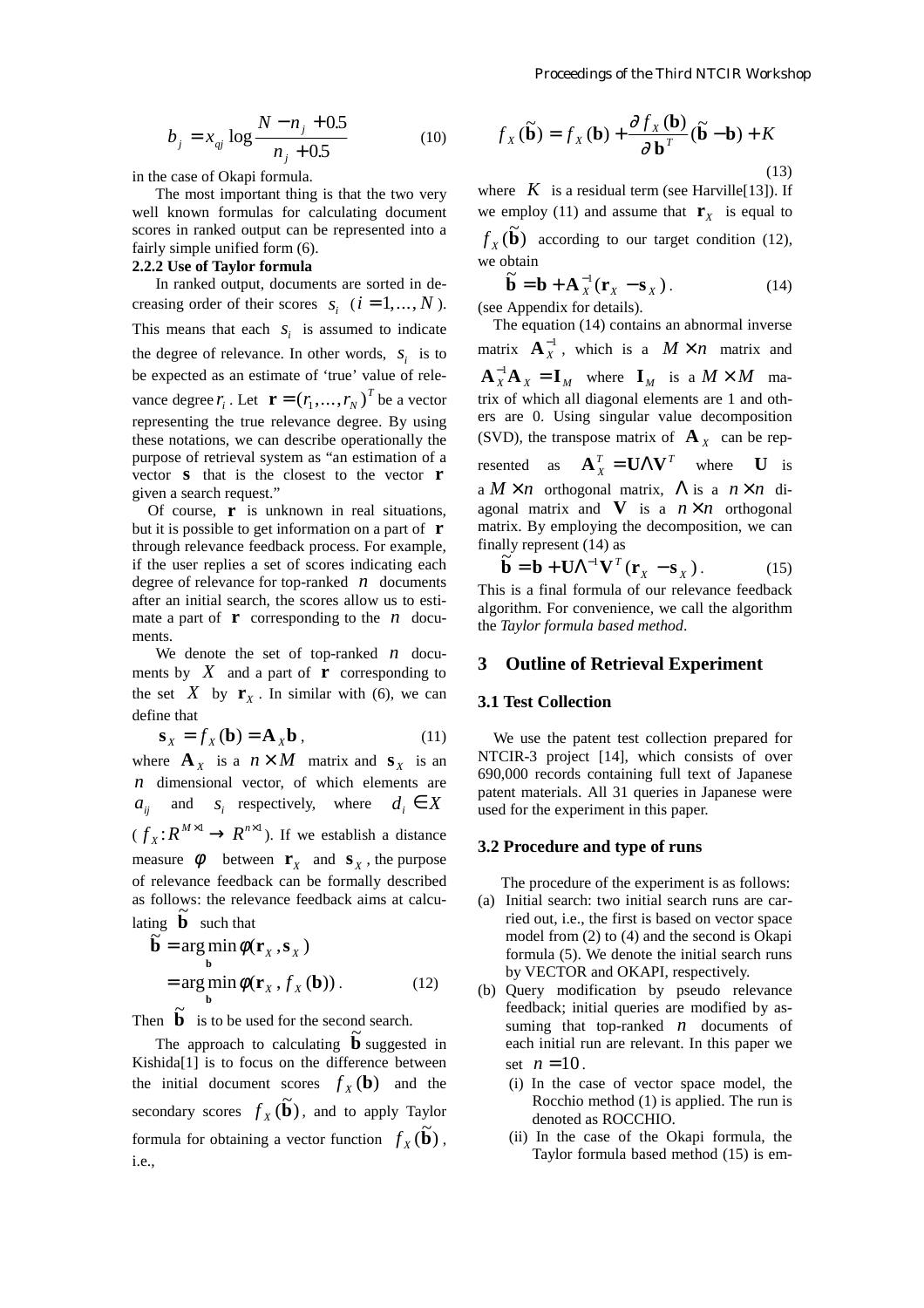ployed. We denote this run TAYLOR.

- (c) Second search: each modified query is used for the second run.
	- (i) In the case of ROCCHIO, modified queries are matched with document vectors by cosine formula (4).
	- (ii) In the case of TAYLOR, the linear function (6) is used for matching operation.

 Furthermore, we discern two kinds of run according to query (topic) fields used for run; (I) <ARTICLE> and <SUPPLEMENT> fields and (II) <DESCRIOTION> and <NARRATIVE> fields. As a result, in the experiment, six runs in total were executed as shown in Table 1. It should be noted that Okapi-none runs (i.e., normal Okapi formula without any feedback) were added as a baseline for evaluating pseudo feedback methods.

**Table 1 Search runs in the experiment** 

| initial run feedback                                             |                | Topic fields |                                                                                    |  |  |
|------------------------------------------------------------------|----------------|--------------|------------------------------------------------------------------------------------|--|--|
|                                                                  |                |              | $\langle A \rangle \langle S \rangle^*$ $\langle D \rangle \langle N \rangle^{**}$ |  |  |
| <b>OKAPI</b>                                                     | <b>TAYLOR</b>  | Run1         | Run2                                                                               |  |  |
| VECTOR                                                           | <b>ROCCHIO</b> | Run3         | Run4                                                                               |  |  |
| <b>OKAPI</b>                                                     | none           | Run5         | Run6                                                                               |  |  |
| * <a>:<article>, <s>:<supplement></supplement></s></article></a> |                |              |                                                                                    |  |  |

\*\*<D>:<DESCRIPTION>,<N>:<NARRATIVE>

# **3.3 Implementation of pseudo relevance feedback method**

 As to the Rocchio method, we can directly use (1) for pseudo relevance feedback by assuming that the set of top-ranked  $n$  documents equals with  $D_1$ , and  $D_0$  is empty. In the experiment, we suppose  $\alpha = 8$ ,  $\beta = 16$  and  $\gamma = 0$ .

 In the case of Taylor formula based method, we need to determine the value of variable  $r_i$  in the equation (15), which means 'true' degree of relevance  $(i = 1, ..., n)$ . A simple way is to assume a simple linear function such that

$$
r_i = As_i + B, \t\t(16)
$$

and to estimate each relevance degree  $r_i$  from the corresponding document score  $S_i$  calculated for the initial search.

let  $r_{\text{max}}$  and  $s_{\text{max}}$  be the maximum values of  $r_i$  and  $s_i$  in the set of top-ranked  $n$ documents, respectively. Similarly, the minimum values of  $r_i$  and  $s_i$  are denoted as  $r_{\text{min}}$  and  $s_{\min}$ , respectively. Thus, the constants A and *B* in (16) are determined as a solution of equations,

$$
\begin{cases}\nr_{\text{max}} = As_{\text{max}} + B \\
r_{\text{min}} = As_{\text{min}} + B\n\end{cases} \tag{17}
$$

It is easy to show that

$$
A = (r_{\text{max}} - r_{\text{min}}) / (s_{\text{max}} - s_{\text{min}}),
$$
 (18)

 $B = (s_{\text{max}} r_{\text{min}} - r_{\text{max}} s_{\text{min}})/(s_{\text{max}} - s_{\text{min}})$ .(19) To employ this method for estimating constants,

we have to determine values of  $r_{\text{max}}$  and  $r_{\text{min}}$ , but there is no reasonable way in the context of pseudo feedback. Thus, as a trial, we set that  $r_{\text{max}} = 2 \times s_{\text{max}}$  and  $r_{\text{min}} = s_{\text{max}}$  in the experiment.

 In both of the Rocchio method and Taylor formula based method, no tern selection that extracts 'useful' words from the *n* documents according to its weight is executed.

#### **3.4 Segmentation of Japanese text**

 The patent test collection for NTCIR-3 basically consists of documents written in Japanese language, and query statements are also in Japanese. As well known, Japanese text has no explicit boundary between terms unlike English. Thus we need to segment the text into a set of terms automatically for indexing documents and query. In this paper, each term is identified through an operation of matching strings in the text with entries included in a machine-readable dictionary. We used the dictionary of ChaSen [15] and selected as an index term the longest entry matched with a portion of text (longest-matching method). Also, two heuristic rules were applied additionally; (A) unmatched string is decomposed according to change of type of characters, and (B) for identifying compound words as content-bearing terms, a pair of adjacent two terms

| .                               |               |                |                   |             |  |  |
|---------------------------------|---------------|----------------|-------------------|-------------|--|--|
| Topic Fields                    | initial run   | feedback       | Average precision | R-precision |  |  |
| $\langle \text{ARTICLE}\rangle$ | OKAPI         | <b>TAYLOR</b>  | 0.1152            | 0.1421      |  |  |
| <supplement></supplement>       | <b>VECTOR</b> | <b>ROCCHIO</b> | 0.1281            | 0.1565      |  |  |
|                                 | <b>OKAPI</b>  | none           | 0.1282            | 0.1565      |  |  |
| <description></description>     | OKAPI         | <b>TAYLOR</b>  | 0.1370            | 0.1820      |  |  |
| $<$ NARRATIVE $>$               | <b>VECTOR</b> | <b>ROCCHIO</b> | 0.1581            | 0.1896      |  |  |
|                                 | <b>OKAPI</b>  | none           | 0.1583            | 0.1813      |  |  |

**Table 2 Average precision and R-precision of each run** 

Note: The values in the table are calculated based on both of relevant and partially relevant documents.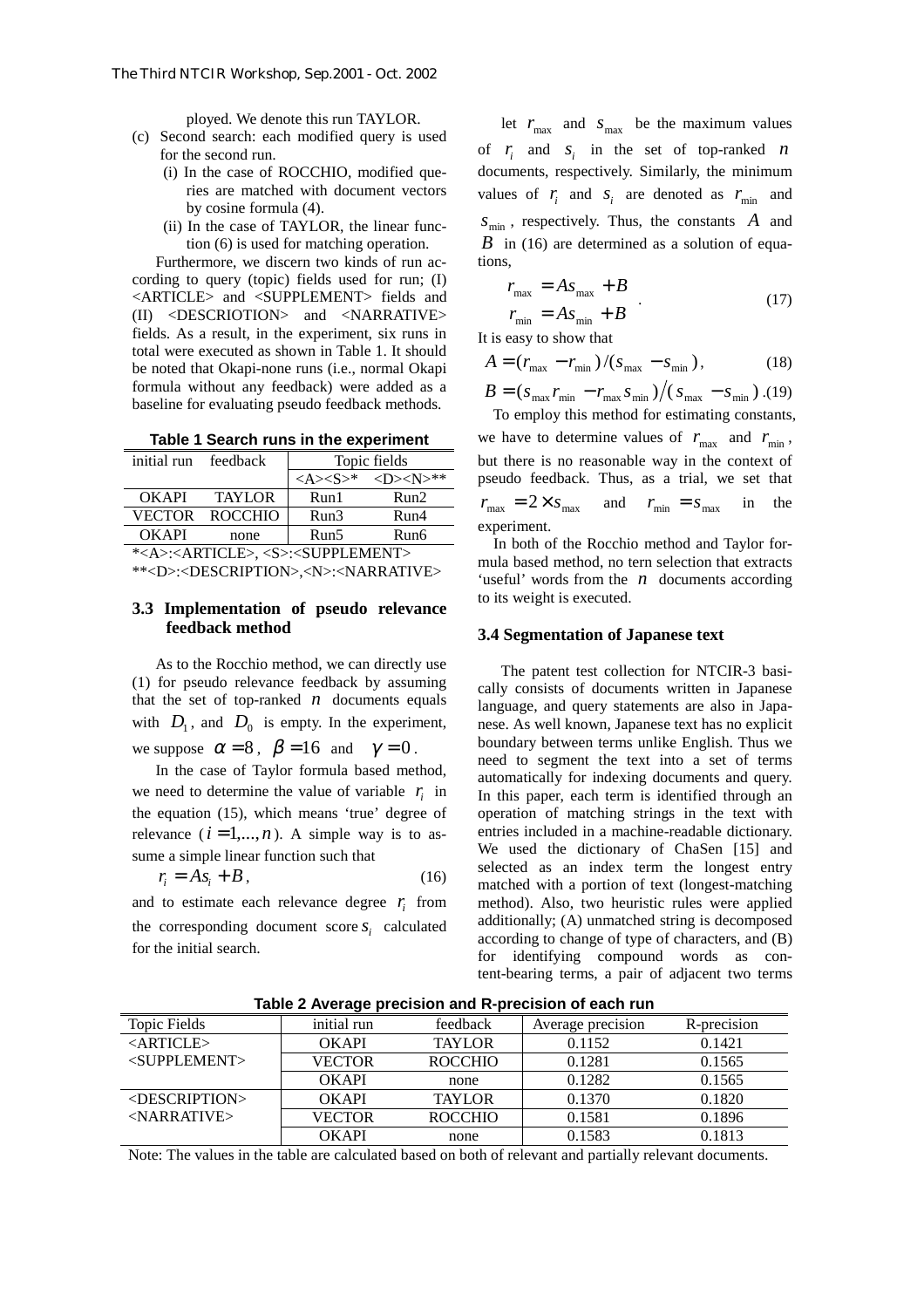pair of adjacent two terms identified by dictionary matching or rule (A) is automatically combined into a compound word.

 In the experiment, index terms were extracted from only title and claim fields in the text of each document. This means that full text included in the records was not used for search. However, it is anticipated that most of important terms are contained in the title and claim fields. In the term of subject search, limiting the fields for indexing does not necessarily cause low performance.

#### **3.5 The System**

 In the experiment, all tasks were executed on a personal computer SONY VAIO PCV-LX53/BP (CPU:1.50GHz, MEMORY:256MB, HDD:80GB) using Microsoft Visual C++ on Windows XP.

 For executing runs, an inverted file of indexing term and some other files were constructed using the technique of B-tree.



**Figure 1 Topic-by-topic analysis (average precision)**

# **4 Results and Discussion**

# **4.1 Basic Statistics**

 In our indexing phase, 697,262 records were processed and average length of documents is 393.32.

# **4.2 Overall Performance**

 Table 2 shows search performance of each run. Unfortunately, pseudo relevance feedback using relevance feedback techniques has no effect on the performance. It seems that there are no statistically significant differences between any pairs of runs. However, performance of Taylor formula based method may be slightly low.

#### **4.3 Topic-by-topic analysis**

 Figure 1 is a plot of values of average precision by topic. We can compare the Taylor formula based method (OKAPI-TAYLOR) and the Rocchio method (VECTOR-ROCCHIO) with normal Okapi formula (OKAPI-none), in level of each topic. It should be noted that, in Figure 1, square indicates ROCCHIO and circle TAYLOR.

 Figure 1 shows that for most of topics, normal Okapi formula with no pseudo feedback outperforms the Rocchio method and Taylor formula based method although there are a few topics for which the Rocchio and Taylor dominate.

#### **4.4 Discussion**

 Adding all words that appear in 10 top-ranked documents would cause the failure of our pseudo feedback technique. We should have attempted to select significant words by a method proposed in the literatures on pseudo relevance feedback. A simple method would be to add only some top-ranked words in the decreasing order of term weights (e.g., tf-idf). Another method is to assume 'irrelevant' documents as well as relevant ones and to take both sets of documents into account in the process of pseudo feedback.

 Unfortunately, the failure prevents us from comparing empirically effectiveness of the Taylor formula based method with that of traditional Rocchio method. As shown in Table 2, it seems that there is no statistically significant difference between the two methods within the range of results obtained from our experiment.

# **5 Concluding remarks**

 An alternative feedback method based on Taylor formula proposed by Kishida [1] has unique characteristics as follows;

- (a) the method is suitable when the degree of relevance is represented as a continuous value, not dichotomous value.
- (b) the method is applicable to a large class of retrieval models including vector space model and the Okapi weighting.

As to (b), in the model, equation for calculating document score has to be a linear function of query vectors.

 As discussed above, the new method did not work well as a method for pseudo relevance feedback in the experiment. Further study would be needed for applying such relatively complicated methods to pseudo relevance feedback.